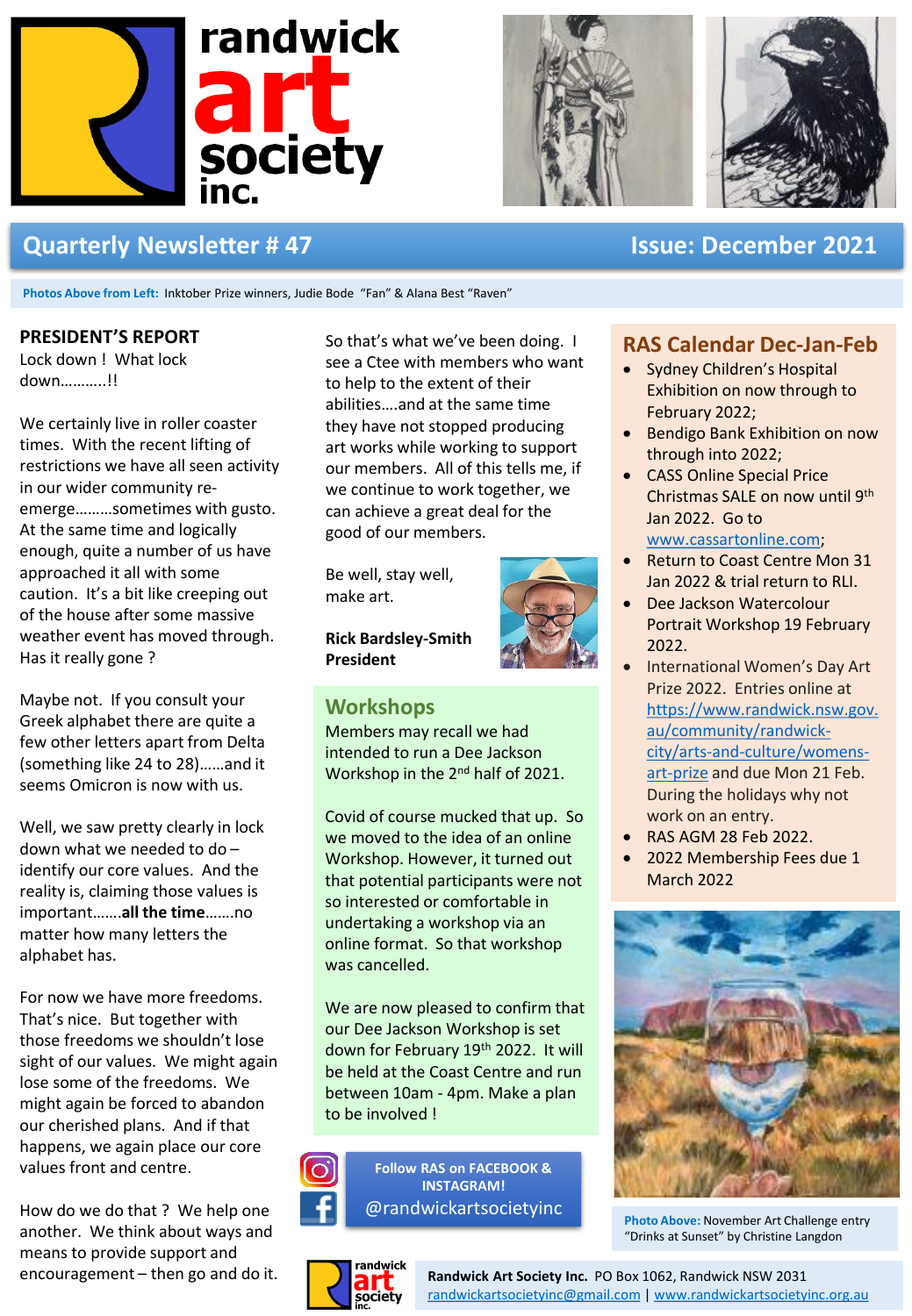

**Photo Above:** November Art Challenge prize winner "Christmas Beetle" by Niki Koeppl.

# **Combined Art Societies of Sydney (CASS)**

CASS has traditionally run The Art of Sydney exhibition around the Australia Day period in January each year. In recent years this has occurred at the Maritime Museum at Darling Harbour.

For 2022, the Museum has indicated that the use of their facility in January is in doubt. So for the time being the CASS Committee are exploring the possibility of a later date (possibly Easter). This is not yet resolved. Regardless of when it occurs, it is planned to run the exhibition online at the same time.

In the meantime CASS is running its Online Special Price Christmas SALE. It went online from the 6th Dec 2021 and will run to the 9th January 2022. No painting is priced over \$450. The sale web site is [www.cassartonline.com.](http://www.cassartonline.com/)

As reported in the last Newsletter, it was disappointing to see both the 2021 Art in the Mountains (commercial gallery space) and 2021 Art at the Tops (live-in workshops at Stanwell Tops) succumb to Covid restrictions.

CASS have locked in 2022 dates for both initiatives. Pop these in your diary:

- Art in the Mountains, 7<sup>th</sup> July to 25th July 2022;
- Art at the Tops, 25<sup>th</sup> to 28<sup>th</sup> Nov 2022.



#### **Our new web site**

Just a reminder, why not visit our new web site. The web site can be found at

[www.randwickartsocietyinc.com](http://www.randwickartsocietyinc.com/).

Members are encouraged to Bookmark this new web site and start utilizing it. Apart from other benefits, the new web site can accommodate PayPal online payments for upcoming Workshops.

So, for now we have 2 functional web sites. The web site we have had for some time is: [www.randwickartsocietyinc.org.au](http://www.randwickartsocietyinc.org.au/).

In due course we intend to move to just one web site and that will be the new site (with the .com ending). This is a work in progress and will take a little while. Bear with us.





## **Committee work**

Your RAS Ctee has been busy working through routine matters. At the same time we have been looking at a wide range of aspects of our RAS life together. This has included:

- Planning and exploring Monday Studio time;
- Planning and implementing the monthly sketch challenges;
- Exploring possibilities for merchandising;
- Exploring possibilities with Sponsorship and marketing. Grant submissions to Council and the Bendigo Bank. Production of PR flyer. A Thank you Christmas Card to sponsors;
- Reviewing aspects of the Annual Exhibition and exploring improvements. Considering ways to encourage and expand craft/sculpture exhibits. Looking at ways to streamline purchase payments;
- Exploring possibilities with our Newsletter format;
- Seeking to expand ongoing exhibition possibilities (local galleries, Library, Children's Hospital, Bendigo Bank);

For many of these things the work starts with a review of what has happened in the past, how we have handled a particular matter, and the issues that emerge. We then have to explore the possible way forward and formulate an approach.

It takes time, it takes thinking, it takes creativity. So it's a process. But your Ctee is keen to grapple with these matters. We ask for patience and support as we do this. Obviously we have to prioritise and it may well be that in any given year we can only achieve so much – so be it. But with each step, its another rung on the ladder that we climb seeking to achieve our common Objectives.

**Photo Top**: Inktober entry "David Attenborough" by Lee Elder. **Photo Centre**: Inktober entry "Artichoke", by Francis O'Rourke. **Photo Bottom:** Inktober entry "Queen & Spicer Sts" by Masaji-Hashimoto.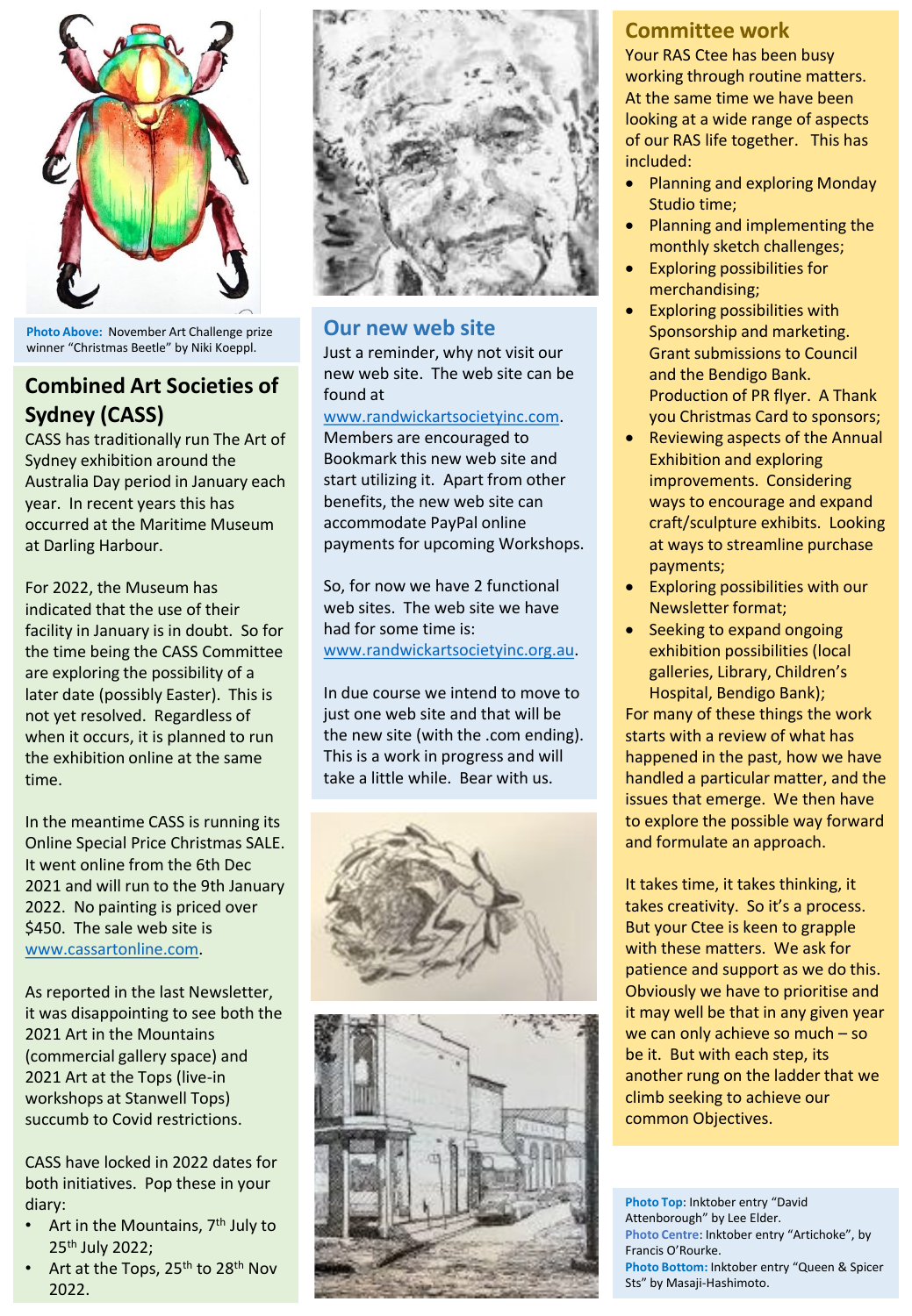# **Sydney Children's Hospital Exhibition**

As previously reported this exhibition was knocked around by Covid. We were originally scheduled for Spring and everything was in place – but in the end we couldn't even get the art works together and to the Hospital.

Thankfully that all changed, we were given a new Summer timeslot and on Monday 22<sup>nd</sup> Nov our art works went to the Hospital. They have now been placed on exhibition. (See photos opposite).

This is very encouraging. Probably the only downside for now is that we are not allowed to visit just to browse and look at the works. But that may change in the weeks ahead. In the meantime, permitted visitors and staff get to enjoy our works. Commissions on sales go to the Hospital.

# **Bendigo Bank Exhibitions**

After running a few exhibitions in the Bank since the 20/21 Christmas/New Year period, our next scheduled dates to exhibit works were set down for July/Aug with a theme based on 'Winter'. This of course ran into problems with the lock down. So we jumped to an online exhibition of the same works using our new web site: [www.randwickartsocietyinc.com.](http://www.randwickartsocietyinc.com/)



**Randwick City** 

Council

*C* WALSH'S

**Sponsors**

andwick









Since the lifting of restrictions we have talked further with the Bank and we can now exhibit those same works….plus a few more. Our works were installed on Tuesday 14<sup>th</sup> Dec and will run into the New Year.

We decided early in the year that monies raised from commissions and/or entry fees were to be forwarded to charities of the Bank's choice at the close of the year. In that regard we have now made payments of \$150 each to 'CaringKids' and 'Project Kindness'.

**Bendigo Bank** The COAST



**Centre Photos:** Sydney Children's Hospital Exhibition **Photo Top:** November Art Challenge "Coalstoun Lakes" by Nivedita Sen. **Photo Bottom left:** November Art Challenge entry " Malabar headland" by Jan Cook.

# **RAS Annual Arts, Crafts and Photography Exhibition 2022**

We have booked dates for our Annual Exhibition at the Prince Henry Centre (PHC) for 2022. Our grant application was recently approved by Randwick Council and effectively sponsors the staging of the event. We are very appreciative of the support given to us by Randwick City Council.

Just a reminder, the total time will cover 5 days, which is one more than usual. We have elected to secure an extra day to assist us with set up and installation which has been increasingly hard to do in one day. So the Exhibition will be open to the public for the usual 3 days ending on the Sunday.

Our dates are:

- Wed  $27<sup>th</sup>$  April Delivery of Artworks to Little Bay
- Thurs  $28<sup>th</sup>$  April Judging
- Frid 29th April, first day and Opening Night
- Sat 30<sup>th</sup> April

Sun 1<sup>st</sup> May Closing Day Pop those in your diary and make a decision to be involved in one way or another.

We want to continue to grow and improve the event as a vibrant activity to the benefit of association members as well as our wider community.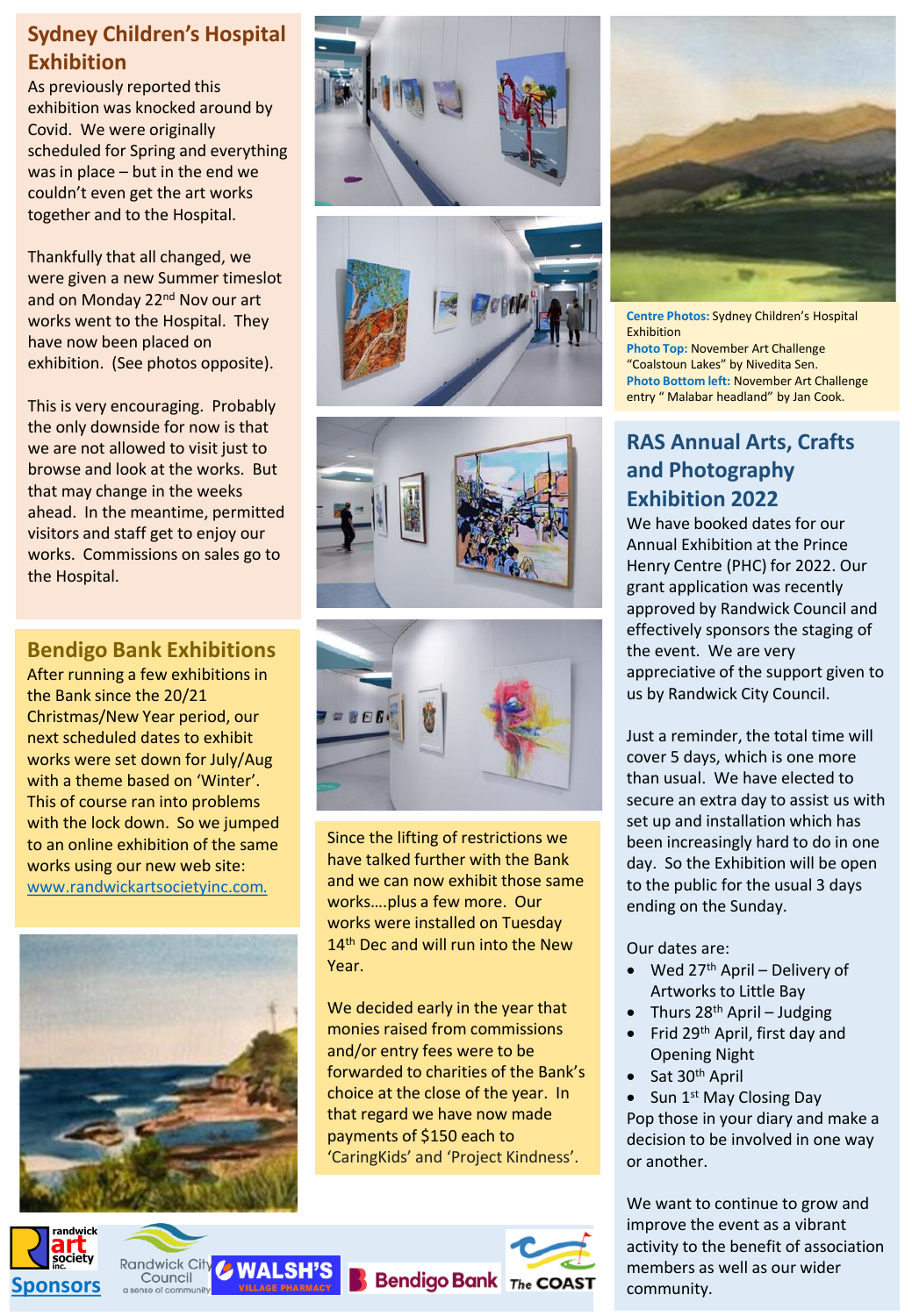### **Art Studio Time**

Well….'morning finally broke' and we returned to gathering together on 15 Nov.

The wash up is we use the Coast Centre's QR Code to check in, we have to provide double vacc. proof for the Coast Centre, but once done its done, we are required to wear masks, we are allowed up to 20 people in the Art Room and we are allowed tea and bickies.

At the time of writing we have just completed 5 weeks and I think its fair to say, it has been a pleasing experience.

We have had some excellent times of 'show and tell' with various members explaining and showing what they have been doing, what they have been trying out, matters they want to share in order to obtain feedback. These have been positive and helpful times.

Even more encouraging is that some of those who have attended and shared are new members and visitors. Each brings their own story and their own journey – and from that we all learn and are encouraged.

Another activity was our chance to contribute to graphic material RAS wants to generate for the months ahead. A little like young children, we grabbed all sorts of coloured acrylic paint and produced abstract images of vibrant colours on large pieces of paper. These were then photographed with the intention of creating a resource of images that could then be selectively cropped or collaged and then used as backgrounds for flyers, our web sites and the like – look for them in the future.







**Photo Top:** Inktober entry "Azaleas" by Maria Kapodistrias.

At our General Meeting on Dec 13th we decided to run our regular 2 hr Monday mornings at the Coast Centre in 2022 rather than at the RLI. However, we are aware that for some members this can involve considerable travel. To assist those members, as a trial we are also providing the possibility of gathering at the RLI on Monday mornings for 3hrs (between 9am and noon). This means two venues will be operating at the same time. This trial will be reviewed after 8 weeks (late March).

## **Our monthly challenges**

Last Newsletter we reported that in 2021 RAS's Monday Studio activities were temporarily suspended during the lockdowns and restrictions. In response, and for the first time, members' activities were moved from The Coast Centre at Little Bay to online, with Zoom Drawing Classes held on both Mondays and Thursdays, hosted by RAS's Secretary Heather Egan, and Committee Member Marie Widolf. This move also gave members an opportunity to chat and socialize.

The Committee met every month and some committee and members met regularly on zoom to draw each other and just to socialize.

RAS' Monthly Online Art Challenges with themes were also introduced, encouraging members to enter as many times each month as they liked, and to choose any medium they preferred. This has had a fantastic response from members, with a total of 99 entries received in just the first month of the August Pet/Animal Challenge! The monthly themes were created and authored by Heather and Marie, and moved to online with support from Niki Koeppl and Nivedita Sen.

Congratulations to our new monthly winners, who each won a \$25 Eckersley's Art Voucher! OCTOBER – "InkTober 2021" – received 131 entries, and was judged by Tom Parslow. Best Interpretation of Sketch List – "Fan" by Judie Bode Most Original Artwork – "Raven" by Alana Best NOVEMBER – "Postcards From Australia" – received 21 entries, and was judged by Clara Patricia Alfonso. Most Iconic Postcard – "Australian

Christmas Beetle" by Niki Koeppl Most Nostalgic Postcard – "Malabar Headland" by Rosita Simmons

**Photo Middle:** November Art Challenge Prize Winner "Malabar Headland" by Rosita **Simmons Photo Bottom:** Inktober entry "Moonshine" by Shirley Hughes.

**Photo Far left:** Inktober entry "Slither" by Heather Egan.